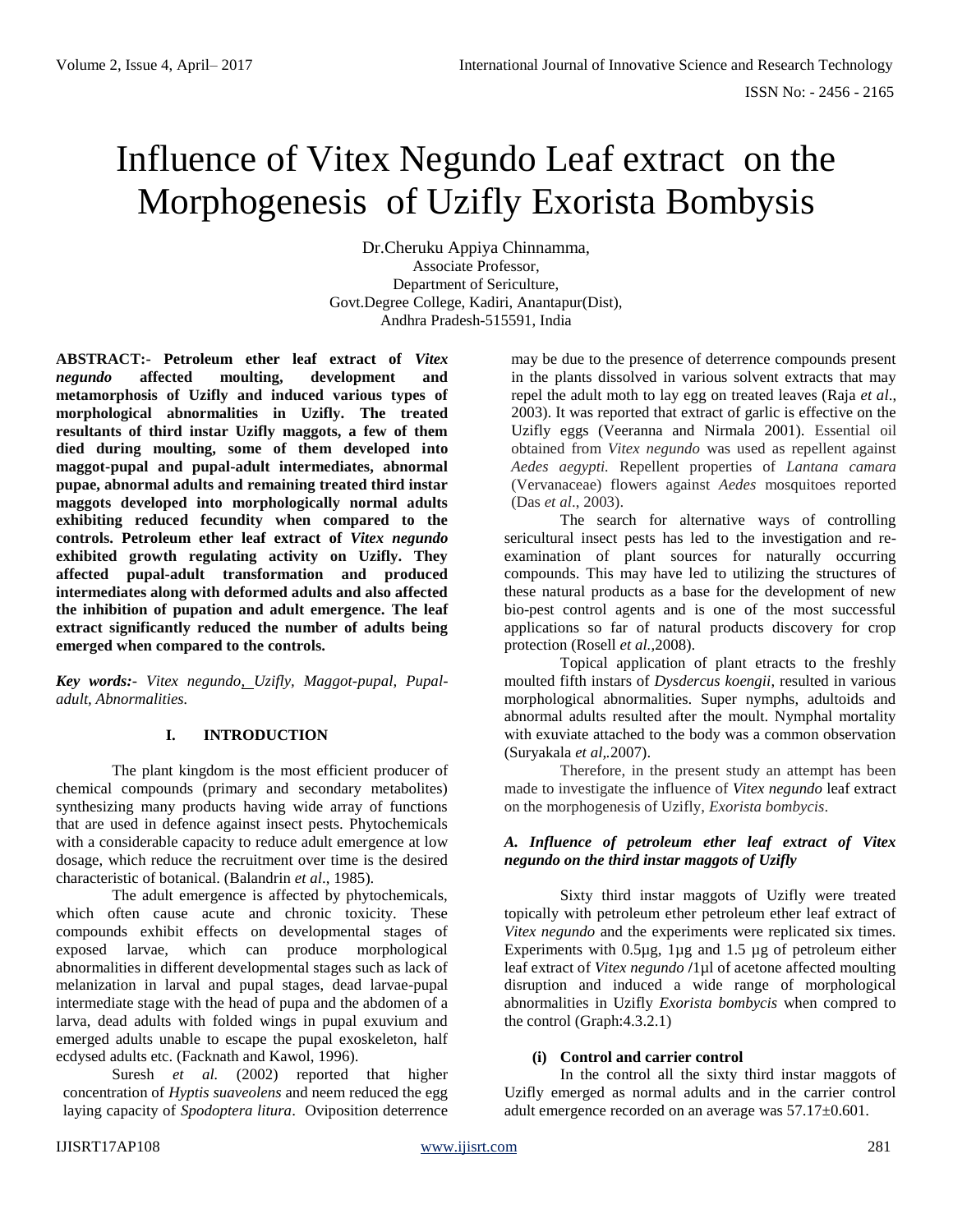## **(ii) Treated**

## **The effect of 0.5 µg of petroleum ether leaf extract of** *Vitex negundo* **/1µl of acetone on third instar maggots of Uzifly**

Sixty third instar maggots of Uzifly were treated topically with petroleum ether leaf extract of *Vitex negundo*  with 0.5µg**/**1µl of acetone resulted in moulting inhibition and induced various morphogenetic abnormalities in the treated resultants of the Uzifly and the experiments were replicated six times.

- (i) In the treated petroleum ether leaf extract of *Vitex negundo* resultants with 0.5 µg **/**1µl of acetone, 1.50±0.224 developed into maggot- pupal intermediates. These intermediates failed to undergo further development and ultimately died (Plate-7,  $Fig. A)$ .
- $(iii)$  7.50 $\pm$ 0.224 of the treated third instar maggots with 0.5 µg of petroleum ether leaf extract of *Vitex negundo* **/**1µl of acetone failed to pupate and ultimately died.
- (iii) 2.50±0.224 of petroleum ether leaf extract of *Vitex negundo* treated resultants of third instar maggots of Uzifly with 0.5 µg **/**1µl of acetone developed into pupal- adult intermediates. These intermediate forms failed to shed their pupal case. These intermediates did not undergo subsequent development and ultimately died.
- (iv) On an average  $5.67 \pm 0.211$  of 0.5 µg of petroleum ether leaf extract of *Vitex negundo* **/**1µl of acetone treated resultants of the third instar maggots of Uzifly developed into mosaics and failed to develop further.
- (v)  $11.00\pm0.258$  of 0.5 µg of petroleum ether leaf extract of *Vitex negundo* **/**1µl of acetone treated third instar maggots of Uzifly pupated and metamorphosed into malformed adults with deformed wings (Plate-7, Fig. B-F).
- (vi) On an average only  $34.17 \pm 0.401$  of treated resultants of the third instar maggots of Uzifly with 0.5 µg of petroleum either leaf extract of *Vitex negundo* **/**1µl of acetone pupated and emerged as normal adults and they exhibited low fecundity.

#### **The effect of 1µg of petroleum ether leaf extract of** *Vitex negundo* **/ 1µl of acetone on third instar maggots of Uzifly**

Sixty third instar maggots of Uzifly were treated topically with 1µg petroleum ether leaf extract of *Vitex negundo* **/**1µl of acetone resulted in moulting inhibition and induced various morphogenetic abnormalities in the treated resultants of the Uzifly and the experiments were replicated six times.

(i) 2.17 $\pm$ 0.167 of 1µg of petroleum ether leaf extract of *Vitex negundo* **/**1µl of acetone treated third instar maggots of Uzifly developed into maggot- pupal intermediates. These forms ruled out from further development and ultimately died (Plate: 12: Fig. A).

- (ii) 12.33±0.333 of 1µg of petroleum ether leaf extract of *Vitex negundo* **/**1µl of acetone treated third instar maggots of Uzifly resultants failed to pupate and did not accomplish the pupal metamorphosis (Plate: 8, Fig. B).
- (iii)  $2.33\pm0.333$  of 1 µg of petroleum ether leaf extract of *Vitex negundo* **/**1µl of acetone treated third instar maggots of Uzifly resultants developed into pupaladult intermediates. These intermediate forms failed to pupate and did not undergo subsequent developmental changes and ultimately died (Plate: 8, Fig. C).
- (iv)  $1.83\pm0.477$  of 1 µg of petroleum ether leaf extract of *Vitex negundo* **/**1µl of acetone treated third instar maggots of Uzifly which pupated failed to accomplish adult eclosion.
- (v) 15.50±0.224 of 1µg of petroleum ether leaf extract of *Vitex negundo* **/**1µl of acetone treated third instar maggots resultants pupated metamorphosed into malformed adults with deformed wings and appendages. These deformities prevented the insects from feeding , flying and mating. Some adults unable to come out from pupal case (Plate: 8, Fig. D).
- (vi) Only  $25.83 \pm 0.307$  of treated third instar maggots which pupated emerged as normal adults.

#### **The effect of 1.5µg petroleum either leaf extract of** *Vitex negundo* **/ 1µl of acetone on third instar maggots of Uzifly**

Sixty third instar maggots of Uzifly were treated topically with 1.5µg of petroleum ether extract of leaves of *Vitex negundo* **/**1µl of acetone resulted in moulting inhibition and induced various morphogenetic abnormalities in the treated resultants of the Uzifly and the experiments were replicated six times.

- (i)  $3.33\pm0.422$  of 1.5 $\mu$ g of petroleum ether extract of leaves of *Vitex negundo* **/**1µl of acetone treated third instar maggots moulted into maggot- pupal intermediates. Most of the intermediates produced exhibited pupal abdomen with larval head. These intermediates suffered from ecdysial failure.
- (ii)  $15.67 \pm 0.211$  of 1.5 µg of petroleum ether extract of leaves of *Vitex negundo* **/**1µl of acetone treated third instar maggots failed to moult and did not accomplish the pupal metamorphosis (Plate: 9: Fig. A&B).
- (iii)  $3.17 \pm 0.307$  of 1.5 µg of petroleum ether extract of leaves of *Vitex negundo* **/**1µl of acetone treated third instar maggots developed into pupal- adult intermediates. These intermediate forms were ruled out from further development and reproduction.
- (iv)  $2.33\pm0.333$  of 1.5µg of petroleum ether extract of leaves of *Vitex negundo* **/**1µl of acetone treated resultants of third instar maggots of Uzifly gave rise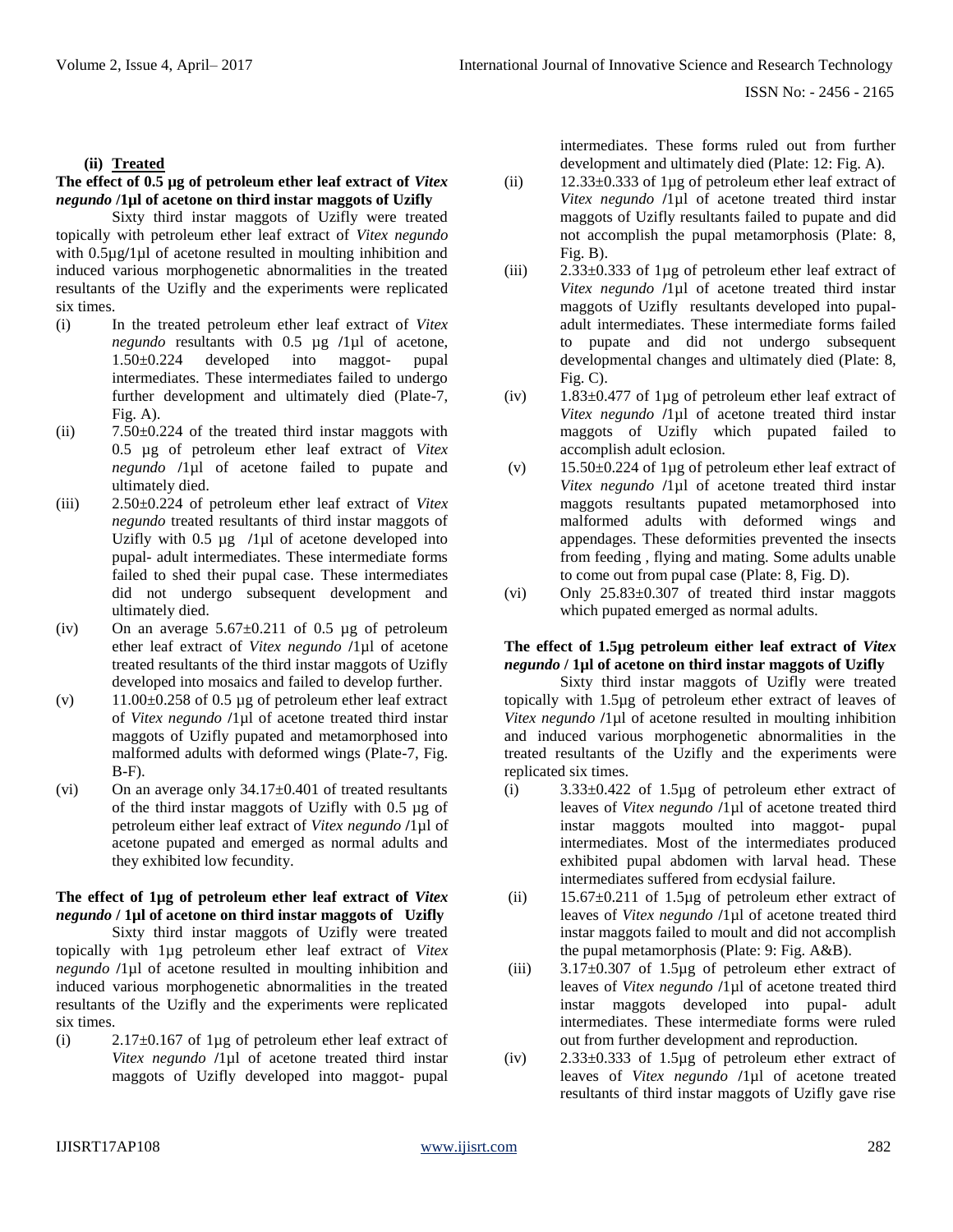to morphologically normal adults exhibiting low fecundity.

- (v)  $12.50\pm0.224$  of 1.5 $\mu$ g of petroleum ether extract of leaves of *Vitex negundo* **/**1µl of acetone treated third instar maggots pupated normally and abnormal adults eclosed from these pupae. These forms survived only for few hours and therefore were unable to mate or oviposite (Plate: 9, Fig. C - E).
- (vi) Only 21.67±0.494 of 1.5µg of petroleum ether extract of leaves of *Vitex negundo* **/**1µl of acetone treated third instar maggots which pupated emerged as normal adults and these adults exhibited low fecundity when compared to controls.

# *B. Influence of petroleum ether leaf extract of Vitex negundo on the Zero hour pupae of Uzifly*

Sixty zero hour pupae of Uzifly were treated topically with petroleum ether extract of leaves of *Vitex negundo*. The experiments were replicated six times. Experiments with 0.5µg, 1µg and 1.5 µg petroleum either leaf extract of *Vitex negundo* **/**1µl of acetone affected moulting disruption, development and induced a wide range of morphological abnormalities in Uzifly *Exorista bombycis*  when compred to the control (Graph:4.3.2).

# *C. Influence of petroleum ether leaf extract of Vitex negundo on the zero hour pupae of Uzifly*

# **(i) Control and carrier control**

In the control all the sixty zero hour pupae of Uzifly emerged as normal adults and in the carrier control adult emergence recorded on an average was 58.22±0.529.

# **(ii) Treated**

# **The effect of 0.5 µg of petroleum ether leaf extract of** *Vitex negundo* **/ 1µl of acetone on zero hour pupae of Uzifly**

Sixty zero hour pupae of Uzifly were treated topically with petroleum ether leaf extract of *Vitex negundo*  with 0.5µg**/**1µl of acetone resulted in moulting inhibition and induced various morphogenetic abnormalities in the treated resultants of the Uzifly and the experiments were replicated six times.

- (i) 8.5±0.342 of treated resultants of zero hour pupae of Uzifly treated with 0.5 µg of *Vitex negundo* leaf extract**/**1µl of acetone failed to accomplish the adult metamorphosis.
- (ii)  $0.33\pm0.211$  of treated zero hour pupae of Uzifly with 0.5 µg of *Vitex negundo* leaf extract**/**1µl of acetone, developed into pupal- adult intermediates. These intermediate forms remained inactive and died after few days.
- (iii) Of the treated resultants of zero hour pupae of Uzifly with 0.5 µg of *Vitex negundo* leaf extract**/**1µl of acetone, 8.5±0.342 metamorphosed into malformed adults. Protruding genital organs from terminal segment, abnormal wings and abnormal appendages were observed in the treated resultants (Plate-10, fig- $A-C$ ).
- $(iv)$  Only 43.0 $\pm$ 0.516 of treated pupae emerged into normal adults and they exhibited low fecundity.

# **The effect of 1µg of petroleum ether leaf extract of** *Vitex negundo* **/1 µl of acetone on zero hour pupae of Uzifly**

Sixty zero hour pupae of Uzifly were treated topically with 1µg of petroleum ether leaf extract of *Vitex negundo* **/** 1µl of acetone induced various morphogenetic abnormalities in the treated resultants of the Uzifly and the experiments were replicated six times.

- (i)  $12.33\pm0.333$  of treated zero hour pupae of Uzifly with 1 µg of petroleum ether leaf extract of *Vitex negundo* **/**1µl of acetone, failed to develop into adults and they exhibited serious disturbances during eclosion.
- (ii) The treated zero hour pupae with 1 µg petroleum either leaf extract of *Vitex negundo* **/**1µl of acetone developed into pupal- adult intermediates and was recorded as 0.83±0.167. They developed within the pupal cuticle unable to shed the exuviae. These intermediates were unable to undergo subsequent changes and ultimately died
- $(iii)$  11.16 $\pm$ 0.401 of treated zero hour pupae of Uzifly with 1 µg petroleum either leaf extract of *Vitex negundo* **/**1µl of acetone eclosed into malformed adults. Most of these forms showed elongated antenna, fused transparent forewings and hind wings with no sign of sclerotization. These forms survived only for few hours and therefore were unable to meet or oviposite (Plate: 11, fig. A-C ).
- (v) 33.66±0.494 of treated zero hour pupae of Uzifly with 1 µg petroleum either leaf extract of *Vitex negundo* **/**1µl of acetone developed and emerged into morphologically normal adults but these resultant adults exhibited low fecundity.

# **The effect of 1.5 µg of petroleum ether leaf extract of** *Vitex negundo* **/ 1 µl of acetone on zero hour pupae of Uzifly**

Sixty zero hour pupae of Uzifly were treated topically with petroleum ether extract of leaves of *Vitex negundo* with 1.5µg**/**1µl of acetone induced various morphogenetic abnormalities in the treated resultants of the Uzifly and the experiments were replicated six times.

(i) 17.5 $\pm$ 0.342 of treated zero hour pupae of Uzifly with 1.5 µg of *Vitex negundo* leaf extract / 1 µl of acetone failed to emerge as adults and finally died.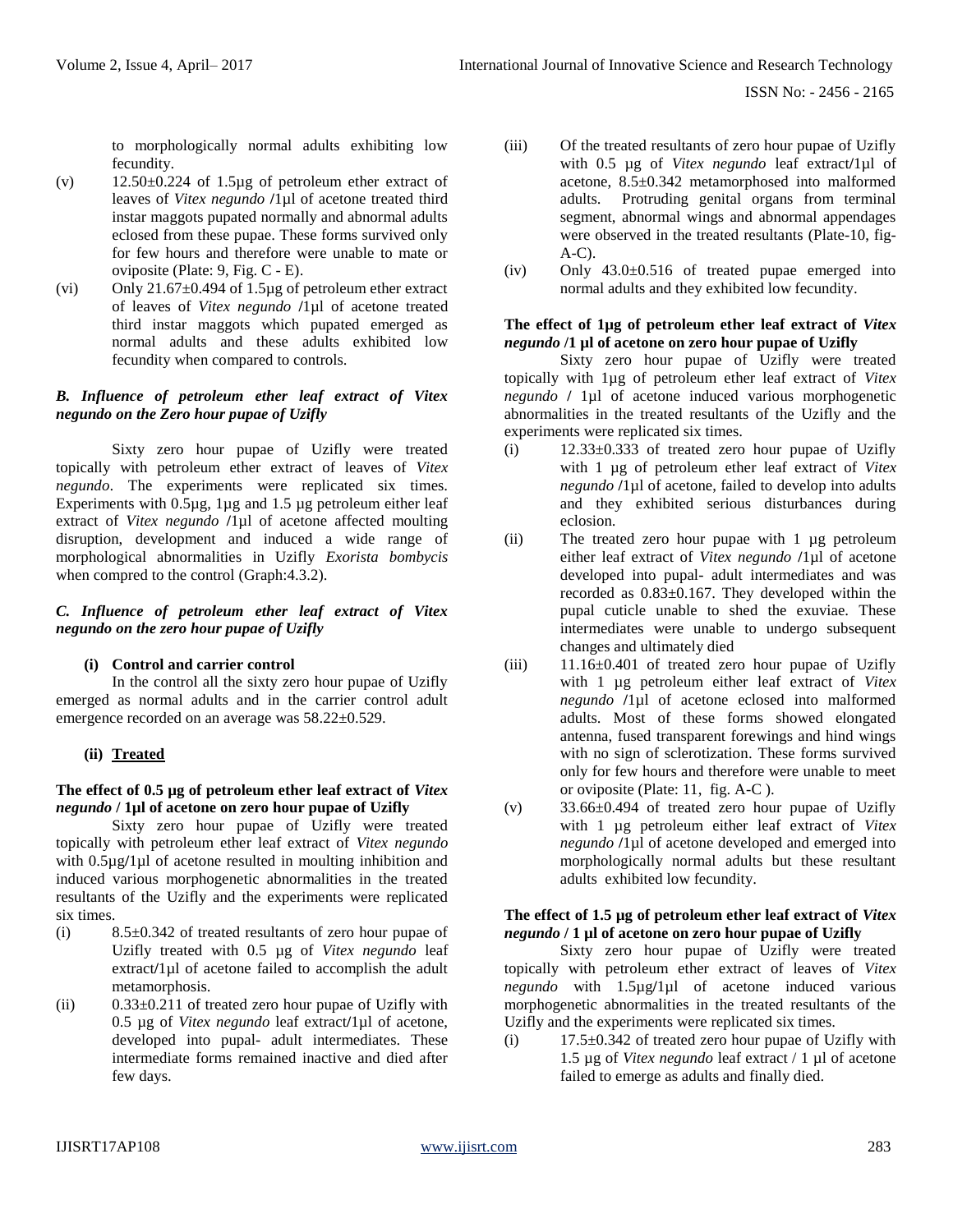- (ii) 2.5±0.224 of treated pupae developed into pupaladult intermediates. These intermediate forms were ruled out from further development and reproduction.
- (iii) 14.83±0.307 of treated pupae eclosed into abnormal adults with deformed wings (Plate: 12, fig. A-B) and a few of the adults were unable to extricate from the pupal case (Plate: 12, fig. C) and these deformities prevented the insects from feeding, flying and mating.
- (v) Only  $26.83 \pm 0.749$  of treated zero hour pupae 1.5  $\mu$ g of *Vitex negundo* leaf extract / 1 µl of acetone emerged into normal adults but exhibited low fecundity when compared to the control.

# *D. Influence of petroleum ether leaf extract of Vitex negundo on the fecundity of treated resultants of third instar maggots of Uzifly*

Resultants of successfully emerged adult Uziflies of treated maggots and pupae with petroleum either leaf extract of *Vitex negundo* were fed with 10% glucose solution soaked in cotton swab (Sriharan *et al.,* 1980). After mating (Datta and Mukharjee, 1978) the gravid female flies were allowed for oviposition on fifth instar silkworms. Control and carrier controls of Uzifly adults were maintained and the total numbers of eggs laid by the single gravid Uzifly were counted and compare with the treated resultant adults.

# **(i). Control**

Female Uzifly was allowed to oviposite on the fifth instar silkworm larvae of the control and carrier control to record the fecundity of Uzifly and on an average fecundity recorded was  $63.83\pm0.447$  and  $60.12\pm0.333$  respectively.

# **(ii). Treated**

# **The effect of 0.5 µg of petroleum ether leaf extract of** *Vitex negundo* **/1µl of acetone on the fecundity of Uzifly**

Some of third instar treated maggots of Uzifly metamorphosed into normal adults. These flies were allowed to lay eggs on the fifth instar silkworm larvae to record the fecundity and the fecundity was reduced to 14.00±0.365 when compared the control and the carrier control.

#### **The effect of 1µg of petroleum either leaf extract of** *Vitex negundo* **/1µl of acetone on the fecundity of Uzifly**

A few of third instar treated maggots of Uzifly metamorphosed into morphologically normal adults and the fecundity of these resultants recorded on an average was 7.33±0.333.

**The effect of 1.5µg of petroleum ether leaf extract of** *Vitex negundo* **/1µl of acetone on the fecundity of Uzifly**

The third instar treated maggots of Uzifly resultants developed into morphologically normal adults and the fecundity of these resultants recorded on an average was 2.83±0.166. Fecundity of these adults was reduced when compared to control adults.

# *E. Influence of petroleum ether leaf extract of Vitex negundo on the fecundity of zero hourpupae of Uzifly*

# **(i) Control**

Successfully emerged Uziflies from zero hour pupae from the control and carrier control were fed with 10% glucose solution soaked in cotton swab (Sriharan *et al.,* 1980). After mating (Datta and Mukharjee, 1978) the gravid female flies were allowed for oviposition on fifth instar silkworms and fecundity was recorded in the control and carrier control was as  $65.53 \pm 0.547$  and  $61.32 \pm 0.333$  respectively.

# **(ii) Treated**

Successfully emerged Uziflies from the treated zero hour pupae of Uzifly with petroleum ether leaf extract of *Vitex negundo* were fed with 10% glucose solution soaked in cotton swab (Sriharan *et al.,* 1980). After mating (Datta and Mukharjee, 1978) the gravid female flies were allowed for oviposition on the fifth instar silkworm larvae and fecundity was reduced when compared to the control and carrier control (Graph 4.3.2(c).

#### **The effect of 0.5µg of petroleum ether leaf extract of** *Vitex negundo* **/1µl of acetone on the fecundity of Uzifly**

Some of the zero hour treated pupae of Uzifly metamorphosed into morphologically normal adults and the fecundity of these resultants was reduced to 16.833±0.307 when compared with the controls.

#### **The effect of 1 µg petroleum either leaf extract of** *Vitex negundo* **/1µl of acetone on the fecundity of Uzifly**

Some of zero hour treated pupae of Uzifly metamorphosed into morphologically normal adults and the effect of 1µg of *Vitex negundo* petroleum ether leaf extract /1µl of acetone on the fecundity of these resultants recorded an on an average was 14.66±0.333.

# **The effect of 1.5µg of** *Vitex negundo* **petroleum ether leaf extract /1µl of acetone on the fecundity of Uzifly**

A few of zero hour treated pupae of Uzifly with 1.5µg petroleum ether leaf extract of *Vitex negundo* /1µl of acetone metamorphosed into morphologically normal adults and the fecundity of these resultants recorded on an average was as 3.67±0.211.

The treated resultants adults of pupae of Uzifly with petroleum ether leaf extract of *Vitex negundo* exhibited low fecundity at all concentrations and was dose dependent.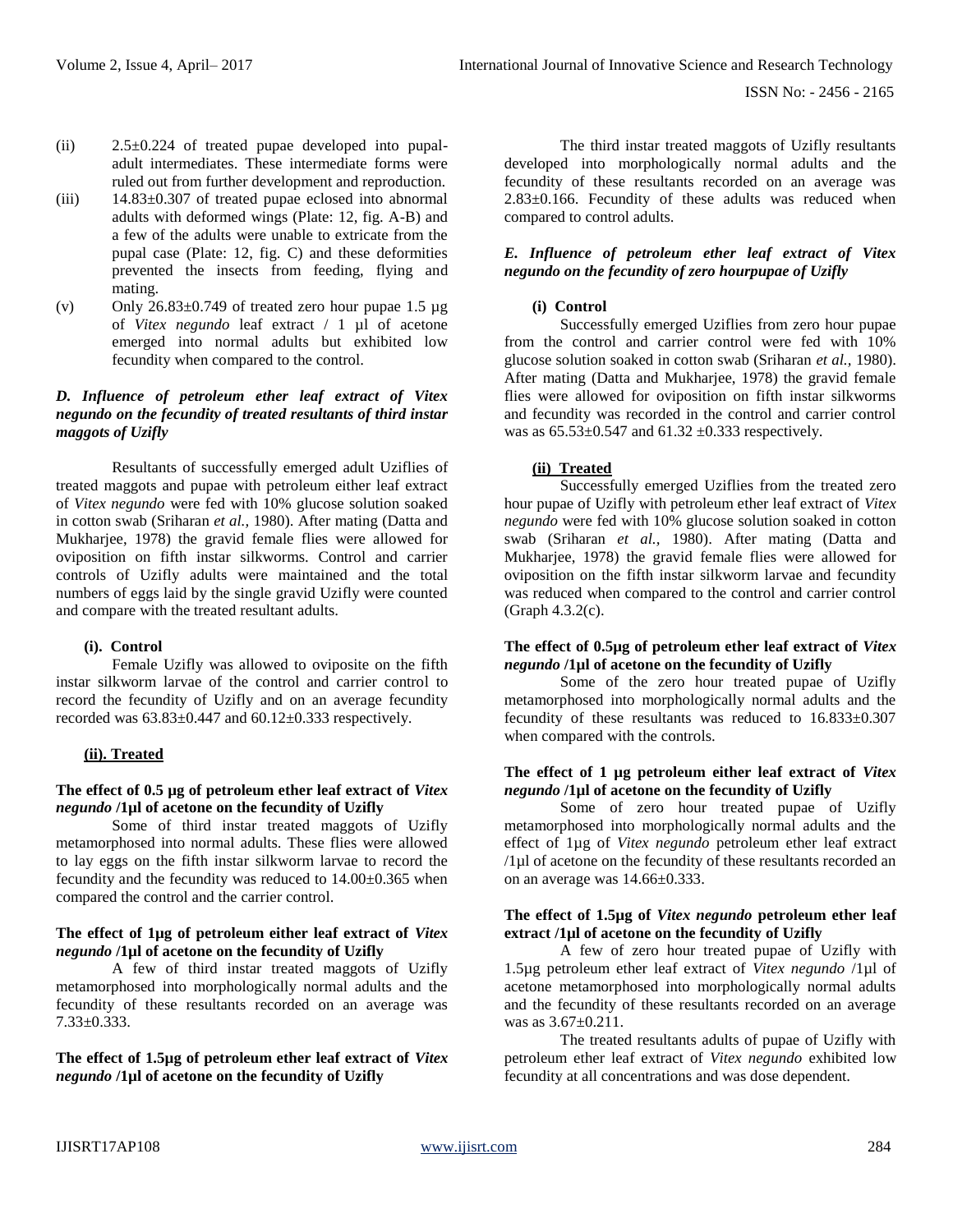# **II. DISCUSSION**

Most of the treated resultants of third instar maggots of Uzifly with different concentrations of petroleum ether leaf extract of *Vitex negundo* /1µl of acetone failed to shed their exuviae. The development of these maggots upto apolytic stage was normal. Death during emergence may be a consequence of insufficient availability of chitin during metamorphosis. Larval mortality with exuviae attached to the body was a common observation in larvae of *Helicoerpa armigera* treated with leaf extract of *Lantana camara* (L) indicating the effect of the extract on chitin synthesis of the insect as also reported by Prasad and Purohit, (2009).

Secondary metabolites present in the plant extracts at any stage generally interrupt normal metamorphosis in insects producing varying types of deformed individuals at any stage of their life. Formation of the deformed characters usually depends on the mode of action of metabolites present in the plants extracts. In the present study the treatment of third instars maggots and zero hour pupae of *Uzifly* with *Vitex negundo* petroleum ether leaf extract resulted in a partial blockage of the adult emergence. Since the eclosion hormone, a blood-born factor arising from the central nervous system may trigger eclosion, the petroleum ether leaf extract of *Vitex negundo* probably prevented this hormone from being released at the appropriate time. Similar results were made by Naqvi *et al*., (2007) *on Musca domestica* with Azadirachtin, Abdel-Ghaffar *et al*., (2008) on *Rhynchophorus ferrugineus* with Azadirachtin and by Jbilou *et al*., (2008) on *Tribolium castaneum* with *Centaurium erythreae* and *Pteridium aquilinum.*

The results showed that the action of petroleum ether leaf extract of *Vitex negundo* cause physiological disturbances leading to growth abnormalities like incomplete metamorphosis and deformed maggots/pupae and adults. All these effects could be due to disturbances in the normal functions of juvenile hormone in the treated insects as also reported by Schmutterer (1990) with *Azadirachta indica.*

In the present study the adult morphogenesis of *Uzifly* was disrupted by *Vitex negundo* petroleum ether leaf extract after the treatment of the third instar maggots and zero hour pupae of Uzifly. The adult deformities varied between a failure to moult or to metamorphose. Similar results were reported by Bakr *et al*., (2008) with topical application of the extract from *Cyprus rotendus* onto the penultimate instar nymphs of *Schistocerca gregaria.*

The inhibition of adult eclosion of Uzifly may be attributed to the effect of *Vitex negundo* petroleum ether leaf extract with the hormonally controlled program of eclosion. This may be due to the modification of the ecdysteroid titer, which in turn leads to changes in lysosomal enzyme activity causing overt morphological abnormalities as also reported by Josephrajkumar *et al.*, (1999) with plumbagin and azadirachtin against *Helicoverpa armigera.*

In the present study resultants of third instar maggots and zero hour pupae of Uzifly tropically treated with different concentrations of petroleum ether leaf extract of *Vitex negundo* interfered with normal development and metamorphosis resulting in moulting abnormalities which resulted in maggot – pupal and pupal-adult intermediates and adult deformities as also reported by Sujatha *et al*., (2010) with medicinal plants on *Spodoptera litura.* Petroleum ether leaf extract of *Vitex negundo* appears to cause disruption of metamorphic processes leading to delayed pupal – adult transformation and structural abnormalities. These results are in agreement with thr reports of Jagajothi and Martin (2010).

During the formation of maggot-pupal and the pupaladult moult, insects undergo transformations that involve complex neuroendocrine processes that do not occur at the same intensity during larval to larval moults. This may be the reason for the appearance of malformations of various degrees in the adult Uzifly when compared to maggot and pupal stages*.* Morphological deformities observed in the present study may be result of abnormal metabolism induced by the *Vitex negundo* petroleum ether leaf extract by the maggot/pupae of the Uzifly, *Exorista bombycis* as also reported by Sreelatha *et al.,* (2011*) with Adathoda vasica* (Acanthaceae) and *Glyricidia maculata* (Leguminosae) on the third instar larvae of *Oryctes rhinoceros* L. (Coleoptera: Scarabaeidae) and Nugroho (1999) with derivate compounds from *Aglaia odorata on Spodoptera littoralis*.

Most of the third instar maggots failed to pupate. It is likely that pupation in treated larvae is inhibited by disturbance in ecdysteroid regulation shortly before ecdysis as also observed in *Helicoverpa armigera* (Nabway Elkattan *et al*., 2011).

Fecundity of *Vitex negundo* petroleum ether leaf extract treated resultant adults of third instar maggots and zero hour pupae of Uzifly were reduced compared to the controls. At 1.5µg concentration maximum reduction in fecundity was observed over the control. These findings are in conformity with the reports of Su and Mulla (1998).

Botanicals with Insect Growth Regulating activity (IGRs) have shown pronounced effects on the development period, growth, adult emergence, fecundity, fertility and egg hatching resulting in effective control (Shaalan *et al*., 2005) as also observed in the present study.

In the *Vitex negundo* petroleum ether leaf extract treated resultants of third instar maggots and zero hour pupae of Uzifly resulted in decrease of fecundity as also observed by *Vollinger (1987) working on Plutella xylostella with neem formulation resulted in substantial reduction in female fecundity.*

In the present study treatment of Uzifly maggots/zero hour pupae with different concentrations of *Vitex negundo*  petroleum ether leaf extract caused reduction in fecundity in the treated resultant female adults may be due to increasing sterility as also reported by Tripathi *et al.*, (2003).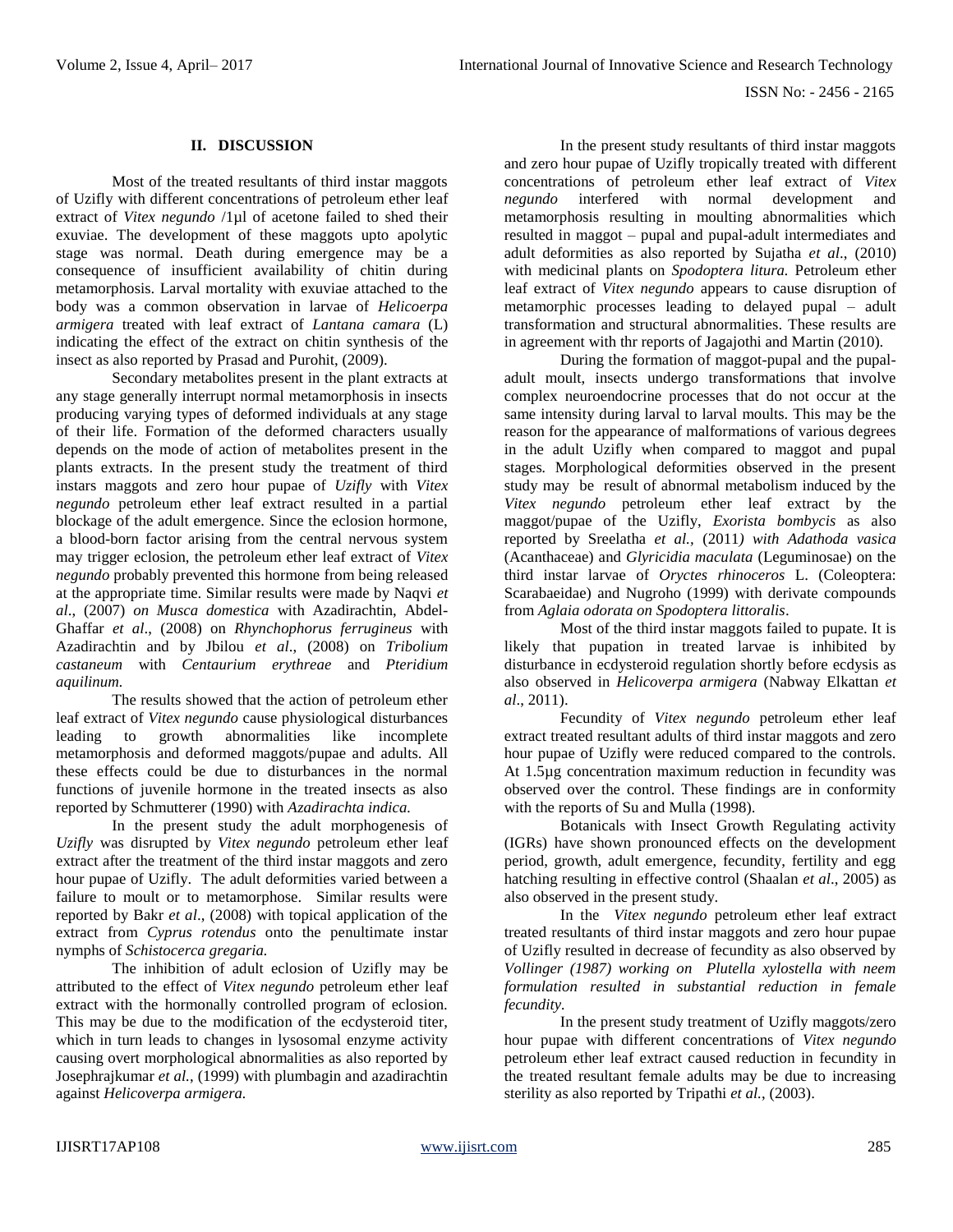In the *Vitex negundo* petroleum ether leaf extract treated resultants of Uzifly the fecundity was reduced when compared to control. The decrease in the fecundity may be due to the suppressing effect on the Uzifly mating-decisive behavior as also reported by Engelmann, (1970) with plant extracts on the insects.

In the *Vitex negundo* petroleum ether leaf extract treated resultants of Uzifly, reduction in fecundity may be due to the partial sterilization of females and/or males, or the inability of the sperms to be transferred to the females during copulation as also observed by Ismail, (1980) working with juvenile hormone analogues upon the cotton leaf worm *Spodoptera littoralis* Boisd (Lep., Noctuidae).

Present study results of decrease fecundity in the treated resultants when compare to the control may be due to the reduction in the number of normal sperms produced by male Uzifly as also reported by El-Meniawi *et al.*, (1999) with neem seed extracts on the reproductive activities of the cotton leafworm, *Spodoptera littoralis*.

There was reduction in the fecundity of *Vitex negundo* petroleum ether leaf extract treated resultant female Uziflies as also reported by Mannan et al. (1993) and Khanam & Talukdar (1993) working on *Tribolium castaneum* and *Tribolium confusum* with botanicals.

The bioactive compounds present in the *Vitex negundo* petroleum ether leaf extract may have caused inhibitory action and it was reflected significantly in the egg output in the treated resultants of Uzifly. The same trend of results was also reported by Shah (1994) working with *Catharanthus roseus* against Gryllodes sigillatus and by Srinivasan and Sundarababu (1998) working on *Leucinodes orbonalis* with neem products.

The average fecundity was decreased in *Vitex negundo* petroleum ether leaf extract treated resultant females of Uzifly as also reported by Ramamurthy *et al.,* (2012) against *Eupterote mollifera.*

The results of present study suggest that the topical treatment of third instar maggots and zero hour pupae of Uzifly with *Vitex negundo* petroleum ether leaf extract prevented normal development of the different developmental stages of Uzifly and able to reduce the adult emergence and decrease their reproductive potential. Thus petroleum ether leaf extract of *Vitex negundo* exhibit great promise in suppressing the Uzifly population in and around the silkworm growing areas.

#### **Plate – 7**

#### **Morphological deformities of 0.5 µg petroleum ether leaf extract of** *Vitex negundo* **treated on third instar maggots of Uzifly resultants**



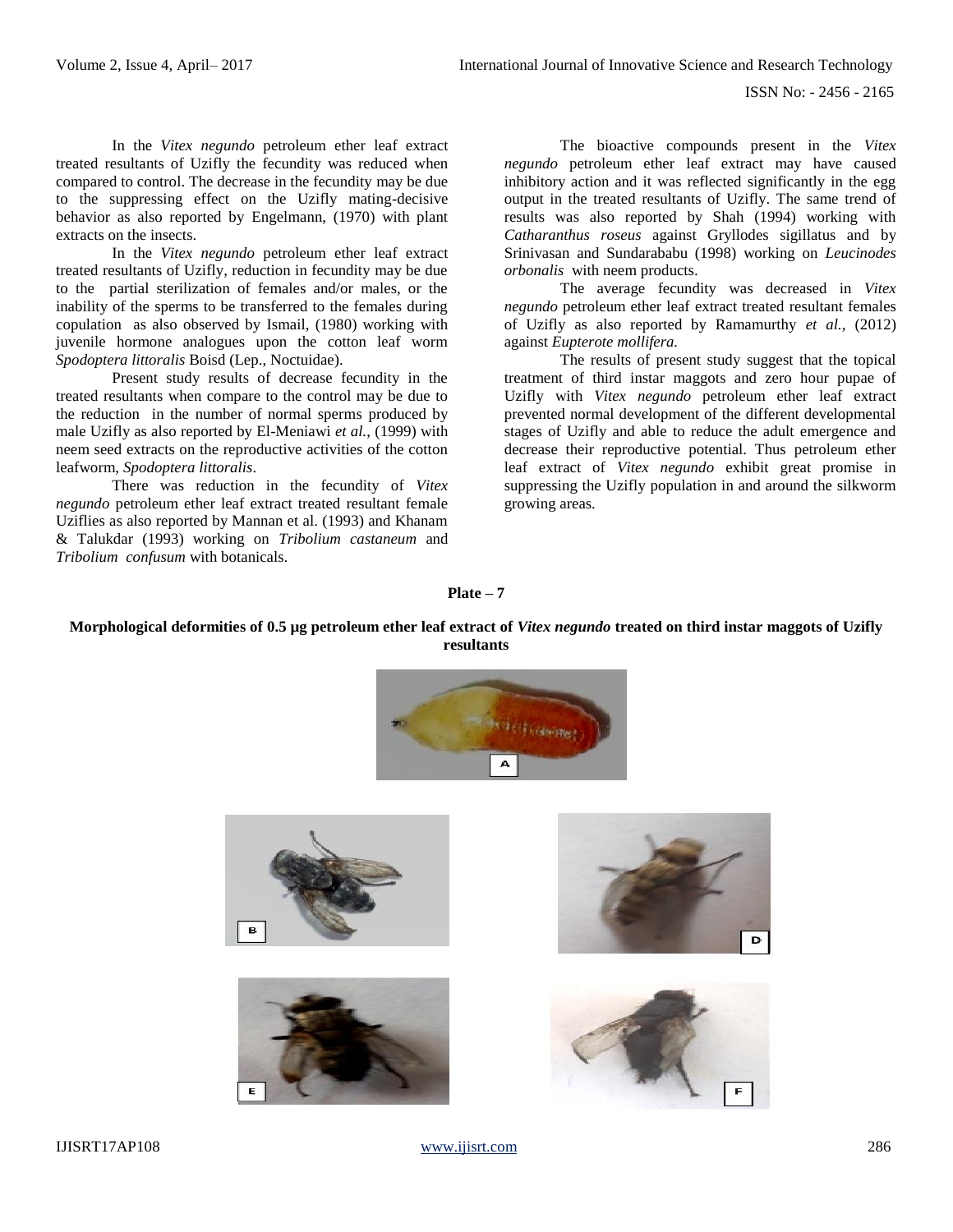Plate  $-7$ 

LEGENDS

Fig – A- Maggot- pupal intermediates

Fig –B, C, D and E – Adults with malformed appendages

**Plate: 8**

# **Morphological deformities of 1 µg petroleum ether leaf extract of** *Vitex negundo* **treated on third instar maggots of Uzifly resultants of Uzifly**







Plate: 8

LEGENDS

Third instar Uzifly maggots of treated resultants of Uzifly

Fig –A- Maggot- pupal intermediates

Fig –B - Maggot failed to pupate

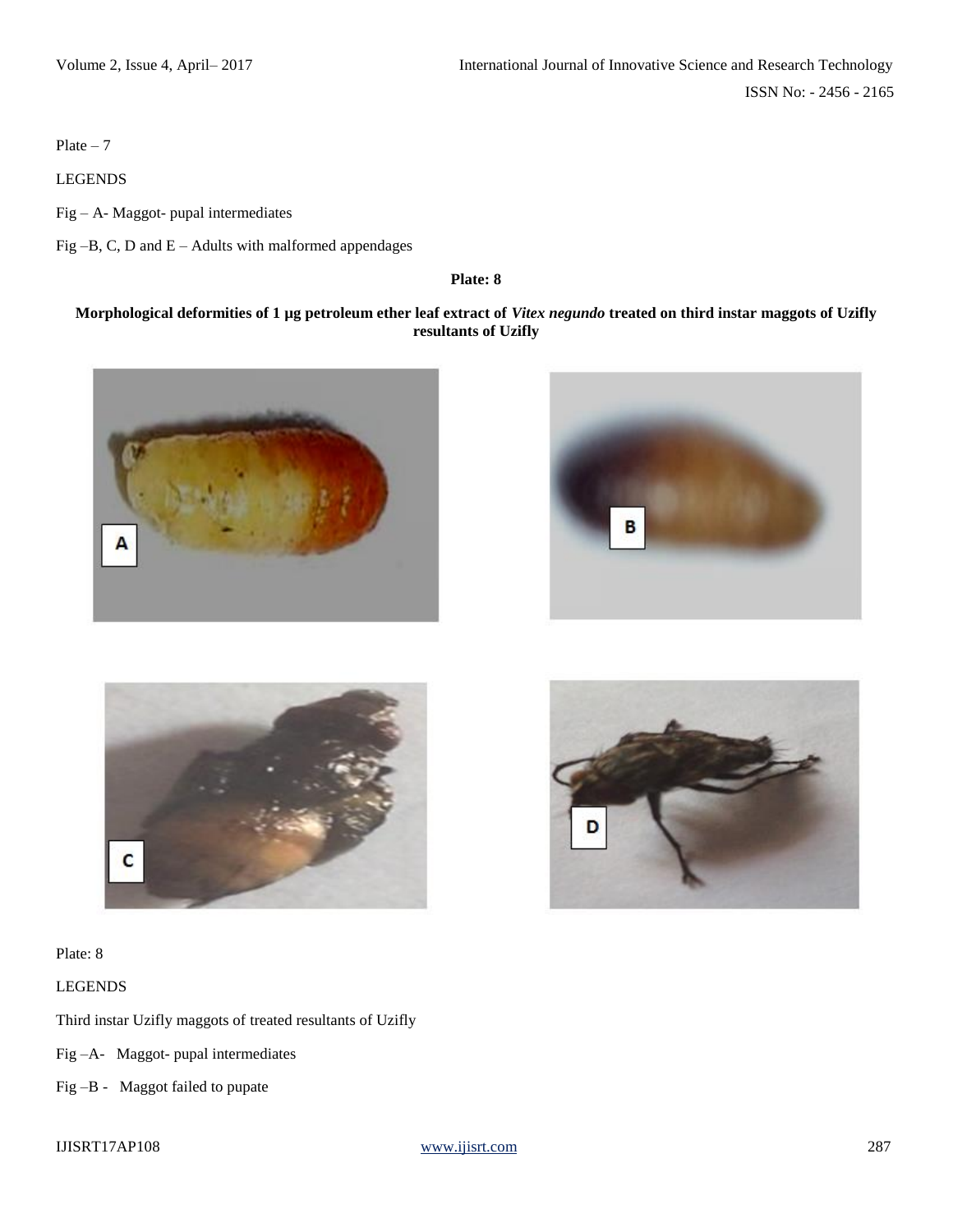Fig –C- Pupal- Adults

Fig –D- Adults with malformed appendages

#### **Plate: 9**

# **Morphological deformities of 1.5 µg petroleum ether leaf extract of** *Vitex negundo* **treated on third instar maggots of Uzifly resultants of Uzifly**



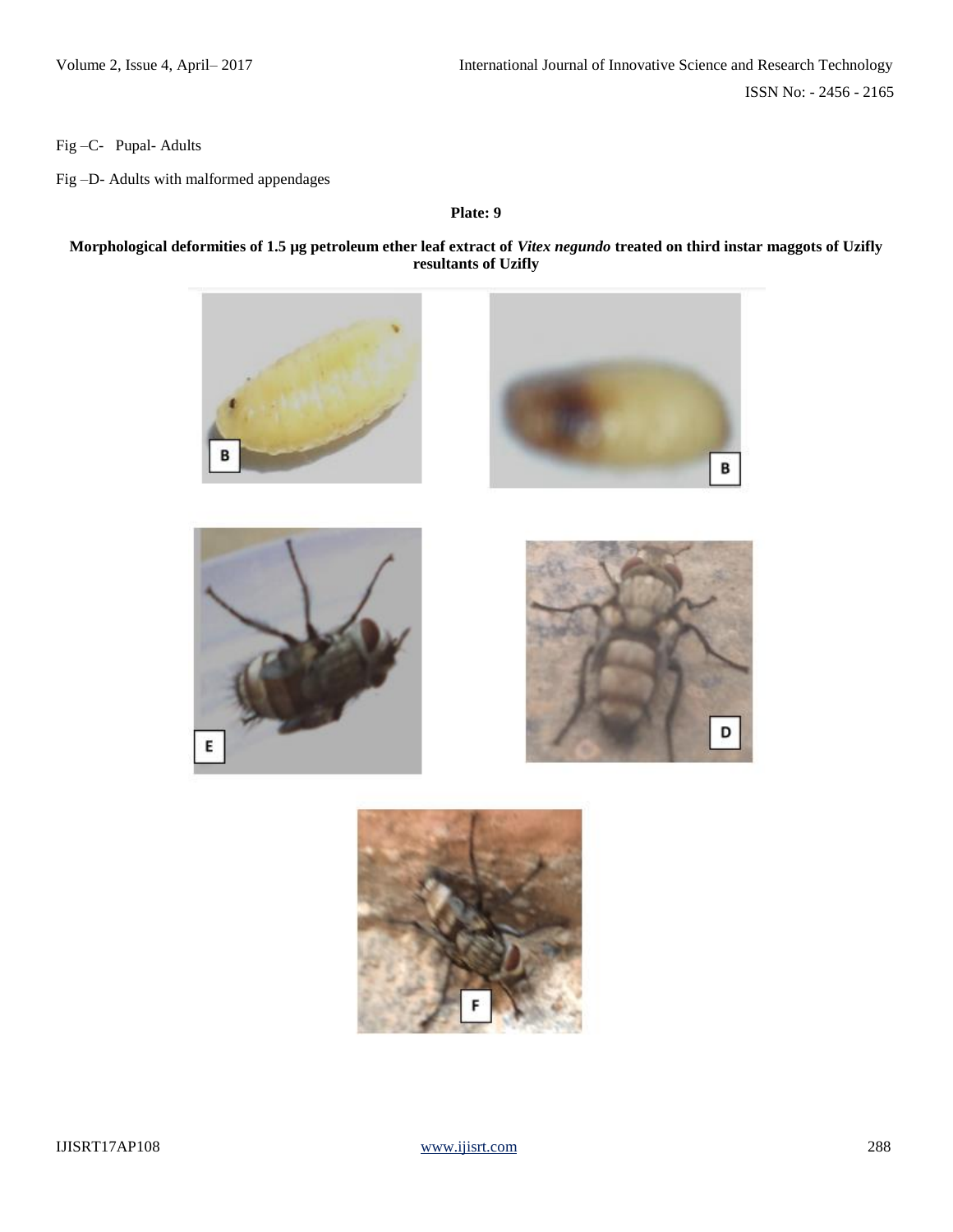Plate: 9

LEGENDS

Fig –A & B: Maggot failed to pupate

Fig –C- E: Adults with malformed wings and appendages

**Plate – 10**

# **Morphological deformities of 0.5 µg petroleum ether leaf extract of** *Vitex negundo* **treated on zero hour pupae of Uzifly resultants**





Plate  $-10$ 

LEGENDS

Fig –A & C– Abnormal adult with protruding genital organs

Fig –B – Adult unable to extricate from the pupal case

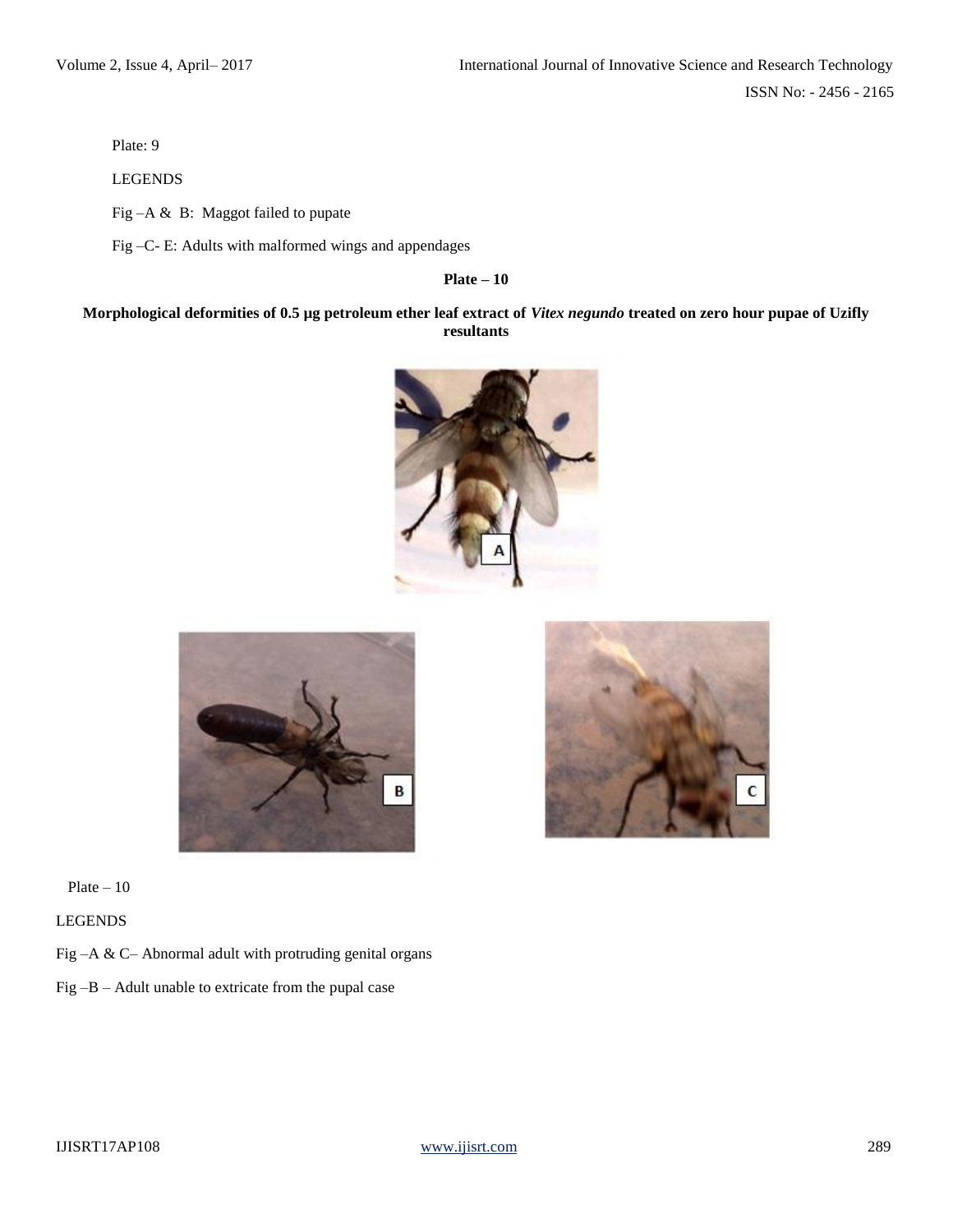**Plate – 11**

# **Morphological deformities of 1 µg petroleum ether leaf extract of** *Vitex negundo* **treated resultants of zero hour pupae of Uzifly**



Plate – 11

LEGENDS

Fig –A –C – Adult with deformed wings and appendages

**Plate – 12**

**Morphological deformities of 1.5 µg petroleum ether leaf extract of** *Vitex negundo* **treated zero hour pupae of Uzifly resultants**





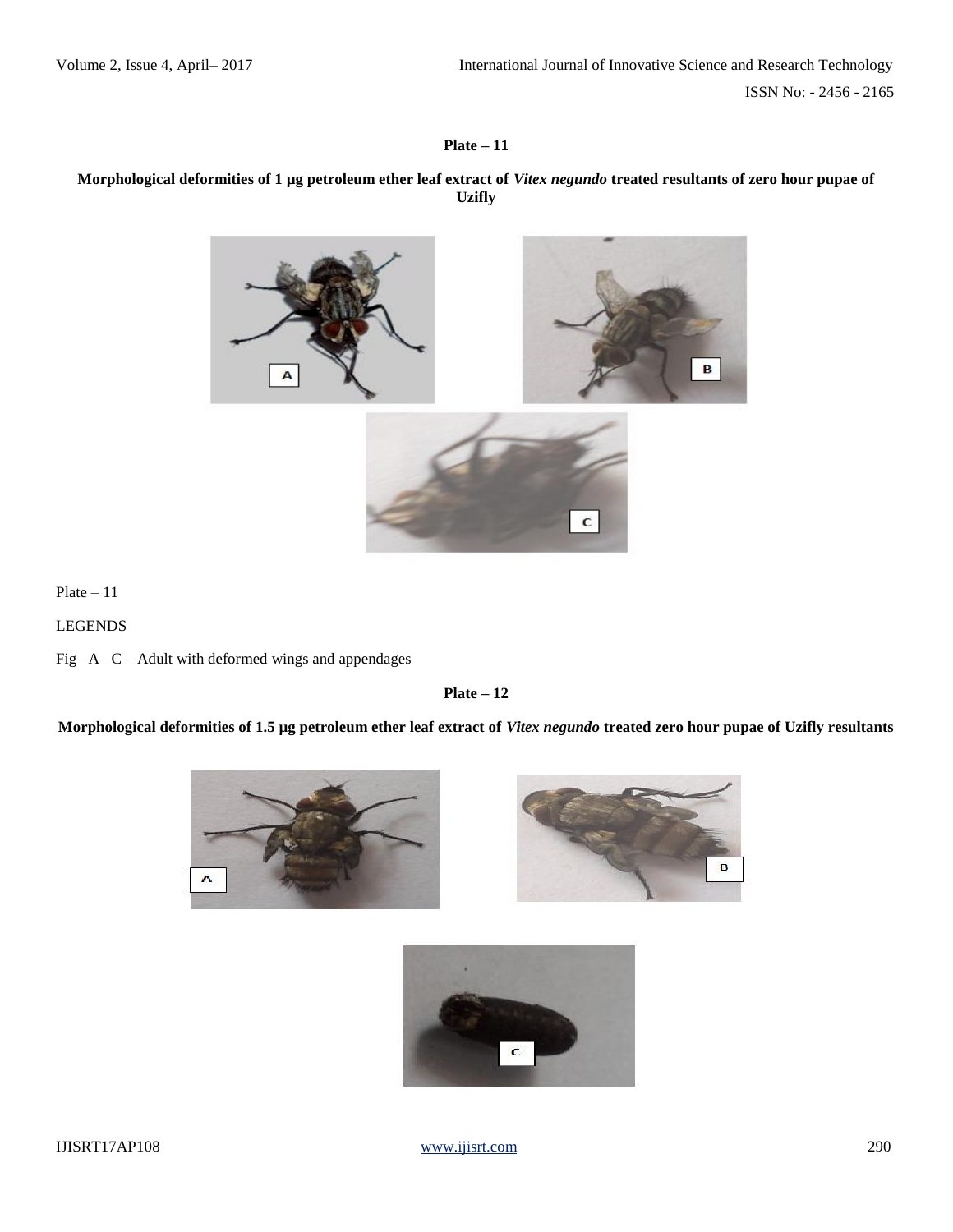Plate  $-12$ 

LEGENDS

Fig A, & B– Adults with malformed wings and appendages





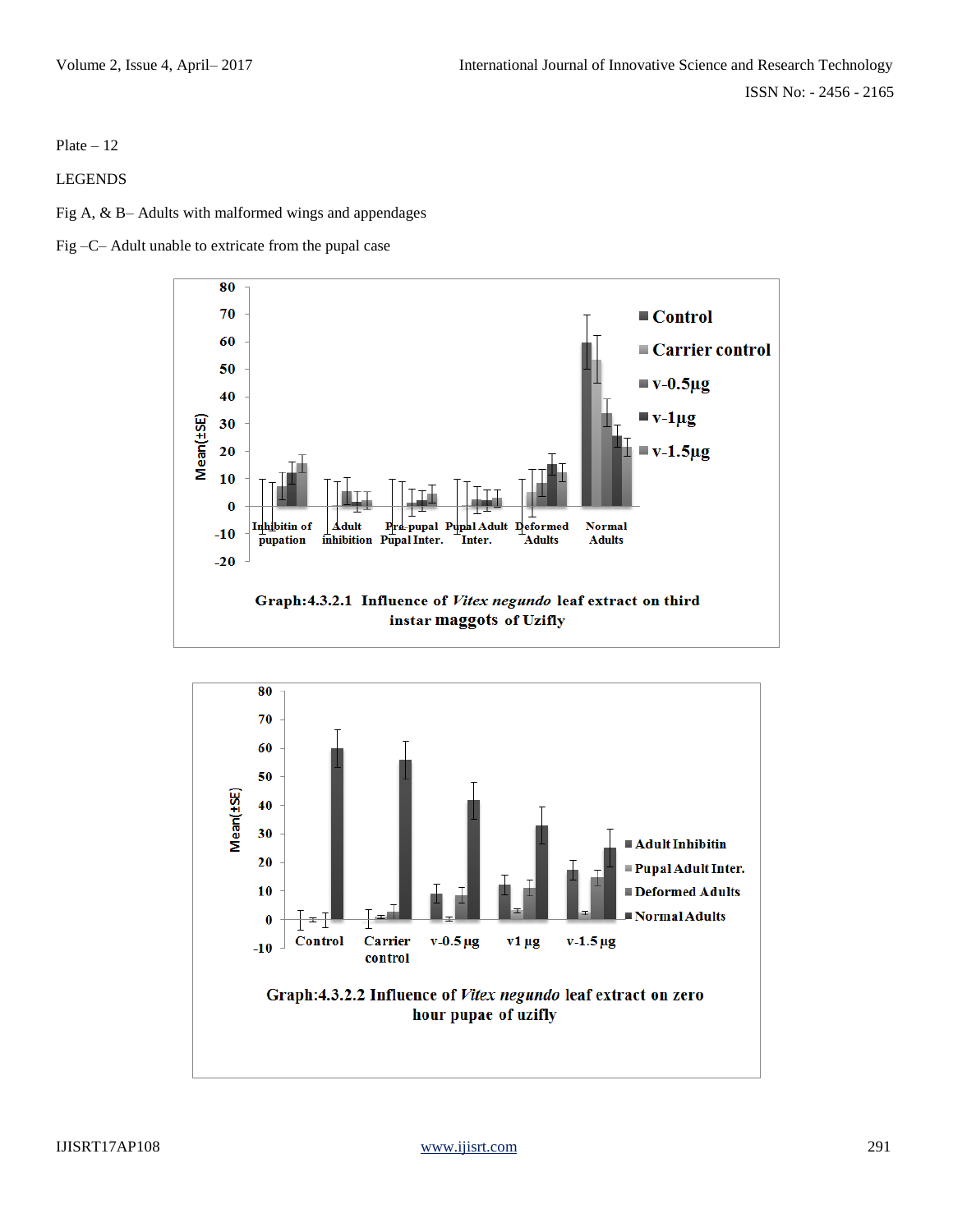## **REFERENCES**

[1]. Abdel-Ghaffar, A.A.Ghoneim, K.S.; Tanani, M.A.; Bream, A.S. and Nassasu, M.I.(2008). Developmental responses of the red plam weevil *Rhynchoporus ferugineus* to some plant extracts. J. Egypt. Acad.Soc. Environ.Develop. 9(1):11-25.

[2]. Arthur, F. H., A. K. Dowdy, (2003). Impact of high temperatures on efficacy of cyfluthrin and hydroprene applied to concrete to control *Tribolium castaneum* (Herbst). J. stored Prod. Res., 39: 193-204.

[3]. Bakr, R.T.; Ghoneim, K.S.; Al-dali, A.G.; Tanani, M.A. and Bream, A.S. (2008). Lethal efficacy of chitin synthesis inhibitorsflu-fenoxuron (Cas-101463) and lufenuron (Cga-184699) on *Schistocera gregaria* (Orthoptera:acrididae). Egypt Acad J.Biolog. Sci. 1 (1) 1-12.

[4]. Balandrin MF, Klocke JA, Wurtele ES, Bollinger WH (1985). Natural plant chemicals: Sources of industrial and medicinal materials. *Science* 228 1154-60.

[5]. El Meniawi F A, Hashem M, El Mesieri S M and Rawash I A (1999). Physiological effects of neem seed extracts on the reproductive activities of the cotton leafworm, *Spodoptera littoralis* Boisd. Alex. J. Agric. Res., 44(1): 79– 96.

[6]. Engelmann F (1970). The physiology of insect reproduction. Pergamon, New york.

[7]. Facknath S, Kawol D (1996). Antifeedant and insecticidal effects of some plant extracts on *Crocidolomia binotalis. Insect Science and its Application* 14 (5/6) 571-74.

[8].Ismail I E (1980). Physiological studies on the effect of juvenile hormone analogues upon the cotton leafworm *Spodoptera littoralis* Boisd (Lep., Noctuidae) . Ph.D. Thesis, Cairo, Univ. Egypt.

[9].Jblou, R.Amri, H., Bouayad, A., Ghailani, A., Ennabili, A. and Sayah, F. (2008). Insecticidal effects of seven plant species on larval development, α-Amylase Activity and offspring production of Tribolium castaneum (Insecta: Coleoptera : Tenebrionidae) Bio-resource Technol., 99:959- 964.

[10].Jagajothi, A. and Martin. P. (2010). Efficacy of Andrographolide on pupal-adult transformation of *Carcira cephalonica* stainton. Journal of bio-pesticides, 3(2):508-510.

[11]. Josephrajkumar A, Subrahmanyam B and Srinivasan (1999). Plumbagin and azadirachtin deplete changes in the haemolymph ecdysteroid levels and enzyme profiles in the fat bodies of *Helicoverpa armigera*; *Eur. J. Entomol.* 96 347– 353.

[12]. Khanam LAM, Talukder D. (1993). Effect of biskhatali *Polygonum hydropiper* L leaf and royna *Aphanamixis polystachya* Wall (Parker) seed coat extract on the fecundity and fertility of *Tribolium confusum* Duval (Coleoptera: Tenebrionidae). Bangladesh J Sci Ind Res 28(3), 49-55.

[13]. Mannan A, Rahman SM, Hossain A. (1993). Reproductive potential of *Tribolium castaneum* (Herbst) (Coleoptera: Tenebrionidae) feed on flour treated with some plant extract. Tribolium Inf Bull 33, 90-94.

[14]. Nabway A.I. Elkattan, Khalafalla S. Ahmed, Saadya M. Elbermawy and Rabab M. Abdel-Gawad (2011). Effect of some botanical materials on certain biological effects of the housefly, *Musca domestica* L. *The Egyptian Journal of Hospital Medicine.,* 42: 23-48.

[15]. N.G. Das et al. (2003). Evaluation of botanicals as repellents against mosquitoes, J Vect Borne Dis 40, March– June 2003, pp 49–53.

[16]. Nugroho, B.W. (1999). Short review: Isolation of insecticidal compound of *Aglaia odorata* (Meliaceae). In : Nugroho, B.W., Dadang, D. Prijono, Editors. Training on development and utilization of natural insecticides; Bogor, August, 9-13 1999. Center for Integrated Pest Management. Bogor University of Agriculture. Bogor. Indonesia.

[17]. Prasad and Purohit (2009). Evaluation of the Morphological Abnormalities in the 4th Instar Larva of *Helicoverpa armigera* (Hub.) on application of Leaf Extract of *Lantana camara* (L.), World Journal of Zoology 4 (4): 253- 255.

[18].Raja, N., Elumalai, K., Jayakumar, M., Jeyasankar, A., Muthu, C. and Ignacimuthu, S. (2003). Biological activity of different plant extracts against armyworm, *Spodoptera litura* (Fab.) (Lepidoptera: Noctuidae). Malaysian Applied Biology, 3(2): 19-28.

[19]. Ramamurthy V ., S. Raveendran, , A. Kavitha Amirthanayagi, K. Radhika , S. Thirumeni and D.S.M. Shah (2012). Efficacy of plant extract profile on the ovipositional behaviour of *Eupterote mollifera* (Bombycidae: Lepidoptera) IJALS, Volume (5) Issue (2) November - 2012.

[20]. Regnault-Roger, C. (1995). Potentialite´s phytosanitaires des plantes aromatiques: controˆle du flux des insectes phytoravageurs. *Les Colloques INRA*, (Valorisation non alimentaire des grandes production agricoles) 71, 285–9.

[21].Rosell,G.; Quero, C.; Coll, J. & Guerrero, A. (2008). Biorational Insecticides in Pest Management, Journal of Pesticide Science, Vol. 33, No. 2, pp. 103-121.

[22]. Schmutterer H. (1990). Properties and potential of natural pesticides from neem tree *Azadirachta indica. Annual Review of Entomology*, 35: 271-297.

[23]. Shah, D. S. M. (1994). Inhibitory action of *Catharanthus roseus* plant extract on the oviposition of house crickets, *Gryllodes sigillatus* (Gryllidae: Orthoptera). Bull. of Pure & Appl. Sci., 13A (2): 67 - 70.

[24]. Shaalan E, Canyon D, Younes MWF, Abdel-Wahab H, Mansoor AH (2005). A review of botanical phytochemiclas with mosquitocidal potential. *Environment International* 31 1149-66.